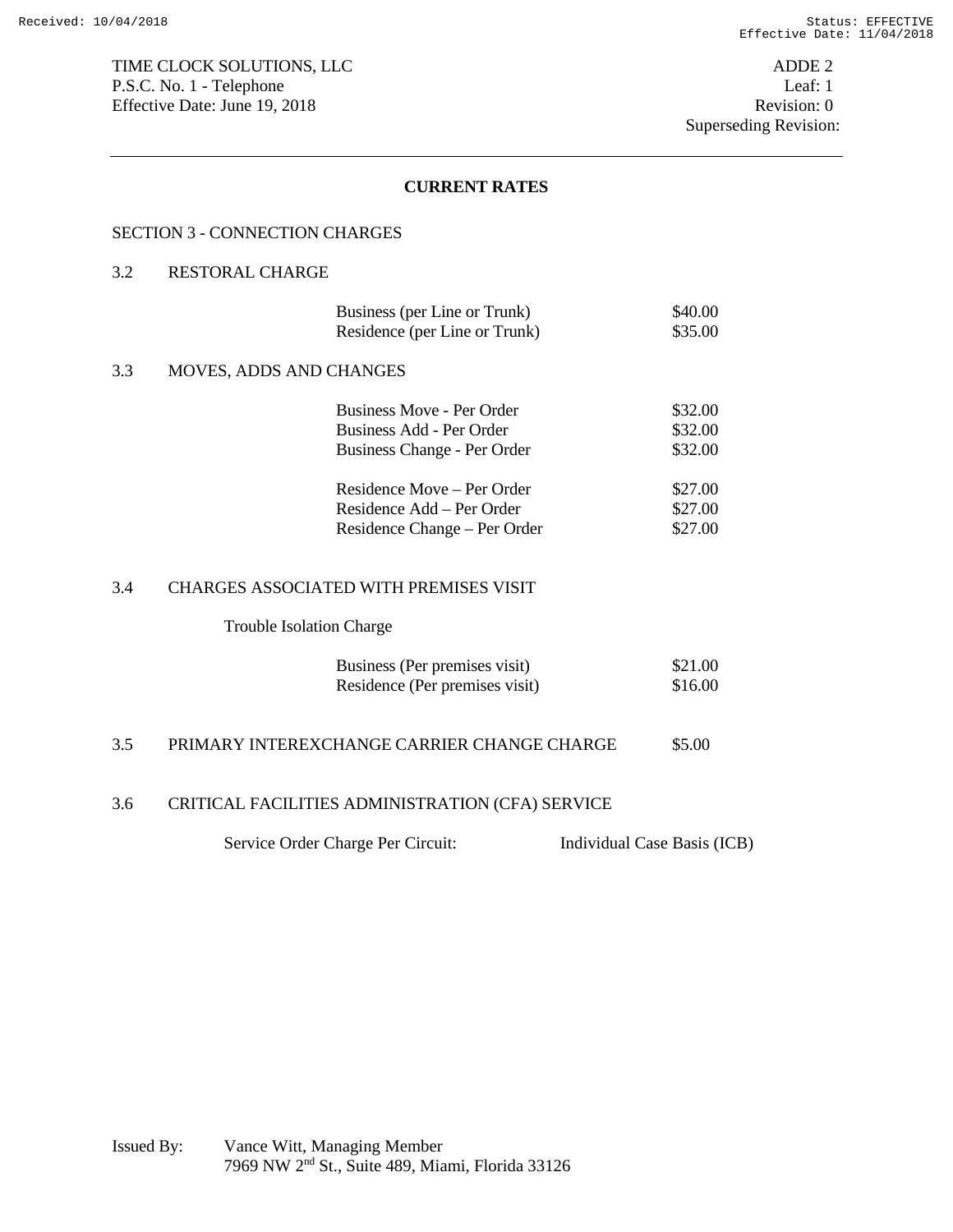TIME CLOCK SOLUTIONS, LLC ADDE 2 P.S.C. No. 1 - Telephone Leaf: 2 Effective Date: June 19, 2018 Revision: 0

# **CURRENT RATES**

### Section 4 – REGIONAL CALL PLAN RATES

### 4.5 CALL CHARGES

| TO>                      | Nassau    | <b>NYC</b> | Rockland  | E.Suffolk | W.Suffolk | L.West    | U.West    | Gr/Byram |
|--------------------------|-----------|------------|-----------|-----------|-----------|-----------|-----------|----------|
| <b>FROM</b>              |           |            |           |           |           |           |           |          |
| <b>Initial Nassau</b>    | <b>HR</b> | .15        | .15       | .15       | .15       | .15       | .15       | .15      |
| Additional               | <b>HR</b> | .15        | .15       | .15       | .15       | .15       | .15       | .15      |
| Initial NYC              | .15       | <b>HR</b>  | .15       | .15       | .15       | .15       | .15       | .15      |
| Additional               | .15       | <b>HR</b>  | .15       | .15       | .15       | .15       | .15       | .15      |
| <b>Initial Rockland</b>  | .15       | .15        | HR        | .15       | .15       | .15       | .15       | .15      |
| Additional               | .15       | .15        | <b>HR</b> | .15       | .15       | .15       | .15       | .15      |
| <b>Initial E.Suffolk</b> | .15       | .15        | .15       | <b>HR</b> | .15       | .15       | .15       | .15      |
| Additional               | .15       | .15        | .15       | <b>HR</b> | .15       | .15       | .15       | .15      |
| <b>Initial W.Suffolk</b> | .15       | .15        | .15       | .15       | <b>HR</b> | .15       | .15       | .15      |
| Additional               | .15       | .15        | .15       | .15       | <b>HR</b> | .15       | .15       | .15      |
| Initial L.West           | .15       | .15        | .15       | .15       | .15       | <b>HR</b> | .15       | .15      |
| Additional               | .15       | .15        | .15       | .15       | .15       | HR        | .15       | .15      |
| <b>Initial U.West</b>    | .15       | .15        | .15       | .15       | .15       | .15       | <b>HR</b> | .15      |
| Additional               | .15       | .15        | .15       | .15       | .15       | .15       | HR        | .15      |
| Initial Gr/Byram         | .15       | .15        | .15       | .15       | .15       | .15       | .15       | HR       |
| Additional               | .15       | .15        | .15       | .15       | .15       | .15       | .15       | HR       |

Application: First 60 seconds / additional per minute rate billed in six second increments (for example, the rate for a call 1 minute and six seconds in length is  $$0.15 + ($0.15/10) = $0.15 + $0.15 = $0.165$  rounded to nearest cent equals (\$0.17). HR indicates a home region or local call.

#### 4.5.2 Per Call Service Charges

 The following service charges apply to Regional Toll calls for which live or automated operator assistance is provided for call completion and/or billing.

| <b>Customer Dialed Calling Card</b> | \$0.60 |
|-------------------------------------|--------|
| Person to Person                    | \$3.75 |
| 3rd Number Billed                   | \$1.60 |
| All other Operator Assistance       | \$1.25 |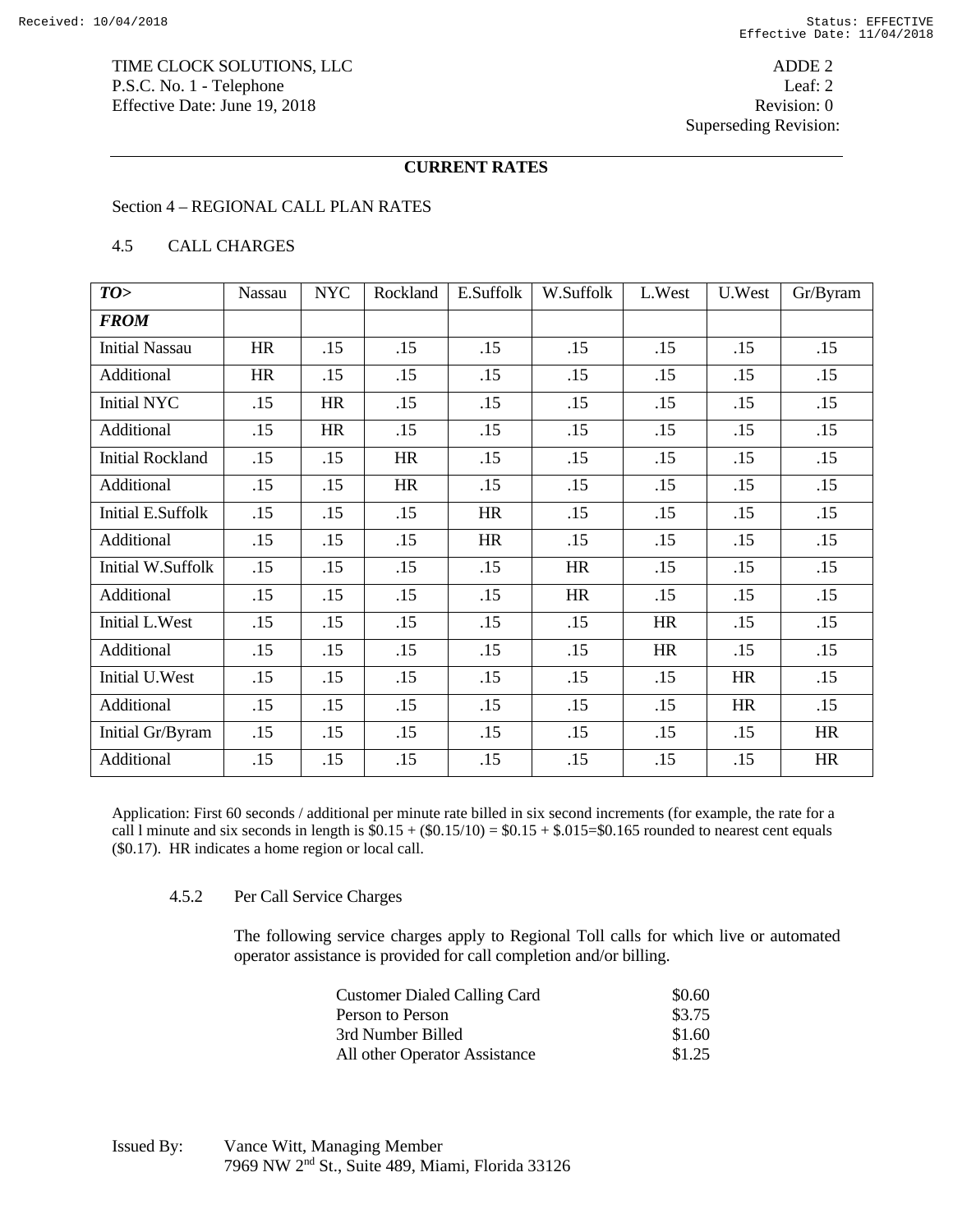TIME CLOCK SOLUTIONS, LLC ADDE 2 P.S.C. No. 1 - Telephone Leaf: 3 Effective Date: June 19, 2018 Revision: 0

# **CURRENT RATES**

# Section 5 - SUPPLEMENTAL SERVICES

### 5.1 CUSTOM CALLING SERVICE

.1 Monthly Rates

 Descriptions for this service are located in Section 6, Residential Network Switched Service, and Section 7, Business Network Switched Service.

.2 Connection Charges \$10.00

### 5.2 CLASS SERVICES

.1 Monthly Rates

 Descriptions for this service are located in Section 6, Residential Network Switched Service, and Section 7, Business Network Switched Service.

.2 Connection Charges \$10.00

# 5.3 CENTREX SERVICE FEATURES

.1 Monthly Rates

 Current rates for this service are located in the Rate Schedules for Section 6, Residential Network Switched Service, and Section 7, Business Network Switched Service.

- .2 Connection Charges \$10.00
- 5.5 BUSY VERIFICATION AND INTERRUPT SERVICE

| Verification Charge, each request | \$5.00 |
|-----------------------------------|--------|
| Interrupt Charge, each request    | \$5.00 |

5.6 TRAP CIRCUIT SERVICE

Per request ICB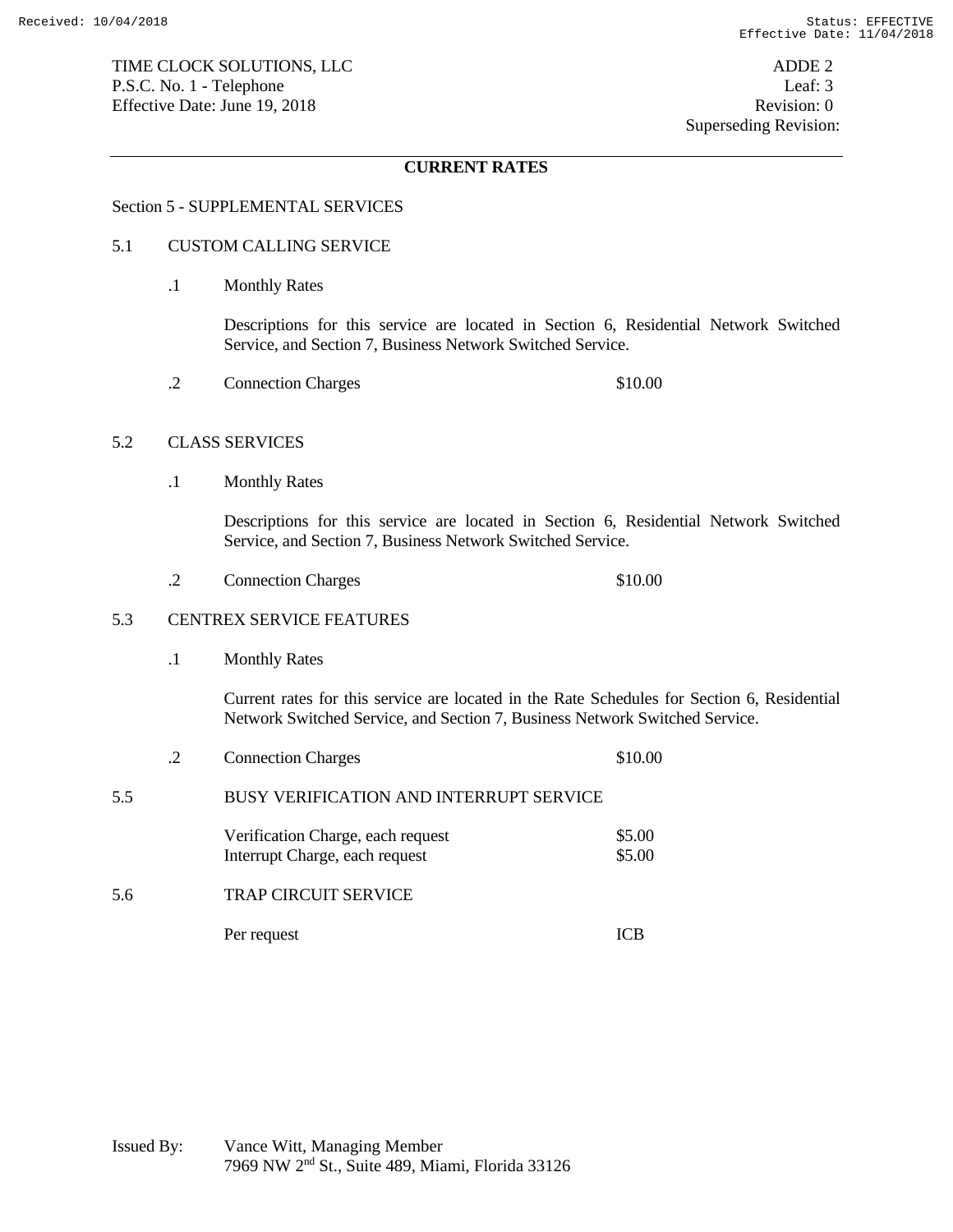|     | Section 5 - SUPPLEMENTAL SERVICES (cont'd)                                                      |                        |     |
|-----|-------------------------------------------------------------------------------------------------|------------------------|-----|
| 5.7 | DIRECTORY ASSISTANCE SERVICE                                                                    |                        |     |
|     | Per query                                                                                       | \$0.50                 |     |
| 5.8 | <b>LOCAL OPERATOR SERVICE</b>                                                                   |                        |     |
|     | Local Operator Assistance, per call:                                                            | \$0.85                 |     |
| 5.9 | <b>BLOCKING SERVICE</b>                                                                         |                        |     |
|     | 900 and 700 Blocking                                                                            | Nonrecurring Charge    |     |
|     | - Business (up to 200 lines)<br>- Residential                                                   | \$5.00<br>\$0.00       |     |
|     | 976 Central Office Code Blocking                                                                |                        | (C) |
|     | - Business (up to 200 lines)<br>- Residential                                                   | \$5.00<br>\$0.00       |     |
|     | Third Number Billed and Collect Call Restriction                                                | <b>Monthly Charges</b> |     |
|     | - Business (up to 200 lines)<br>- Residential                                                   | \$5.00<br>\$2.50       |     |
|     | <b>Toll Restriction</b>                                                                         |                        |     |
|     | - Business (up to 200 lines)<br>- Residential                                                   | \$5.00<br>\$2.50       |     |
|     | <b>Toll Restriction Plus</b>                                                                    |                        |     |
|     | - Business (up to 200 lines)<br>- Residential                                                   | \$5.00<br>\$2.50       |     |
|     | <b>Direct Inward Dialing Blocking</b><br>(Third Party and Collect Call)<br>- Initial Activation | \$20.00                |     |

 .2 Pricing for Blocking Service for a business customer with more than 200 lines will be based on the costs incurred by Company to provide the service.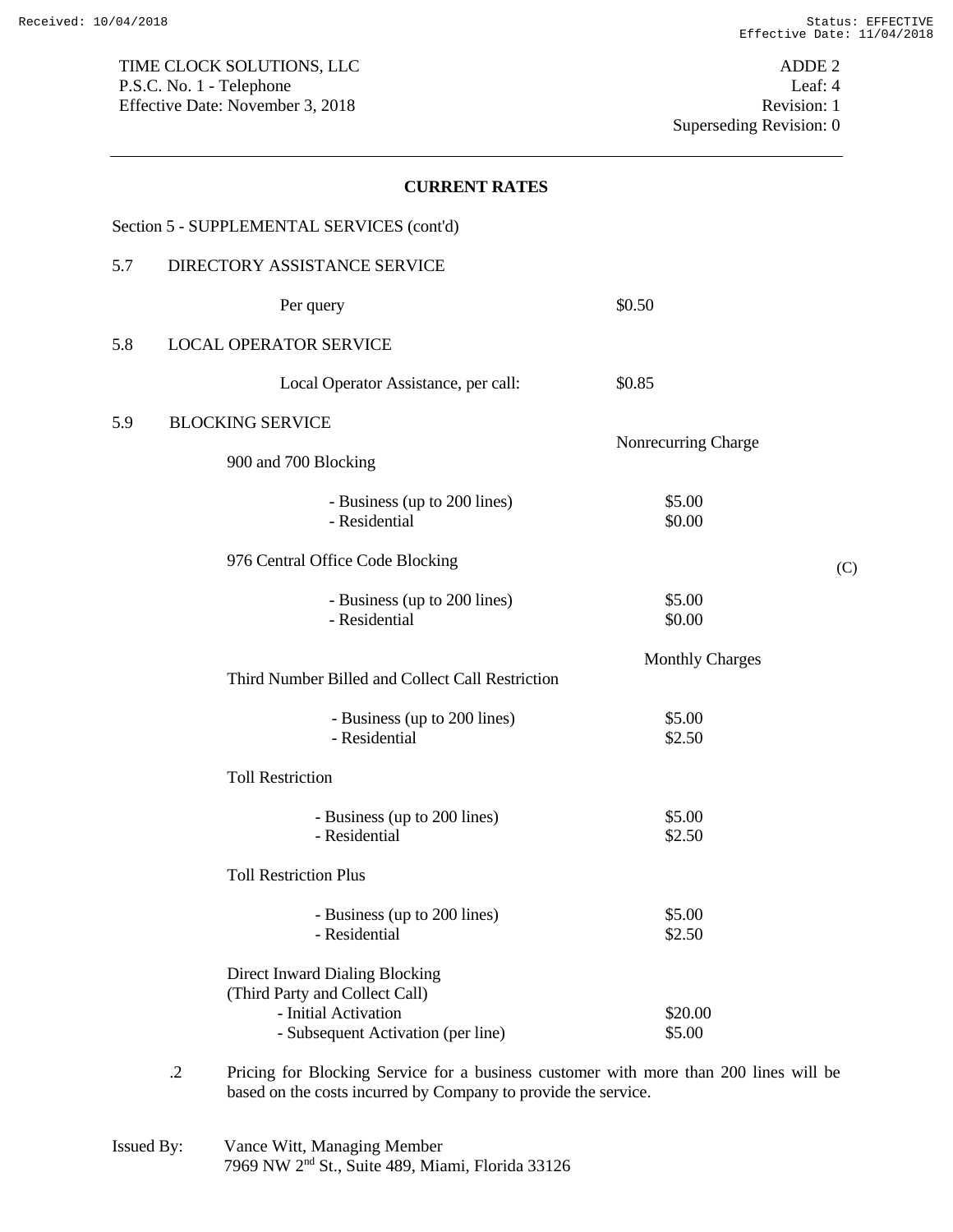TIME CLOCK SOLUTIONS, LLC<br>
P.S.C. No. 1 - Telephone Leaf: 1 P.S.C. No. 1 - Telephone Leaf: 1<br>Effective Date: June 19, 2018 Revision: 0 Effective Date: June 19, 2018

# 5.9 BLOCKING SERVICE (cont'd)

.3 Connection charges apply as specified in Section 3 of this tariff.

### 5.10 CUSTOMIZED NUMBER SERVICE

Set-up Charges

| <b>Business Customer</b>    | \$20.00 |
|-----------------------------|---------|
| <b>Residential Customer</b> | \$10.00 |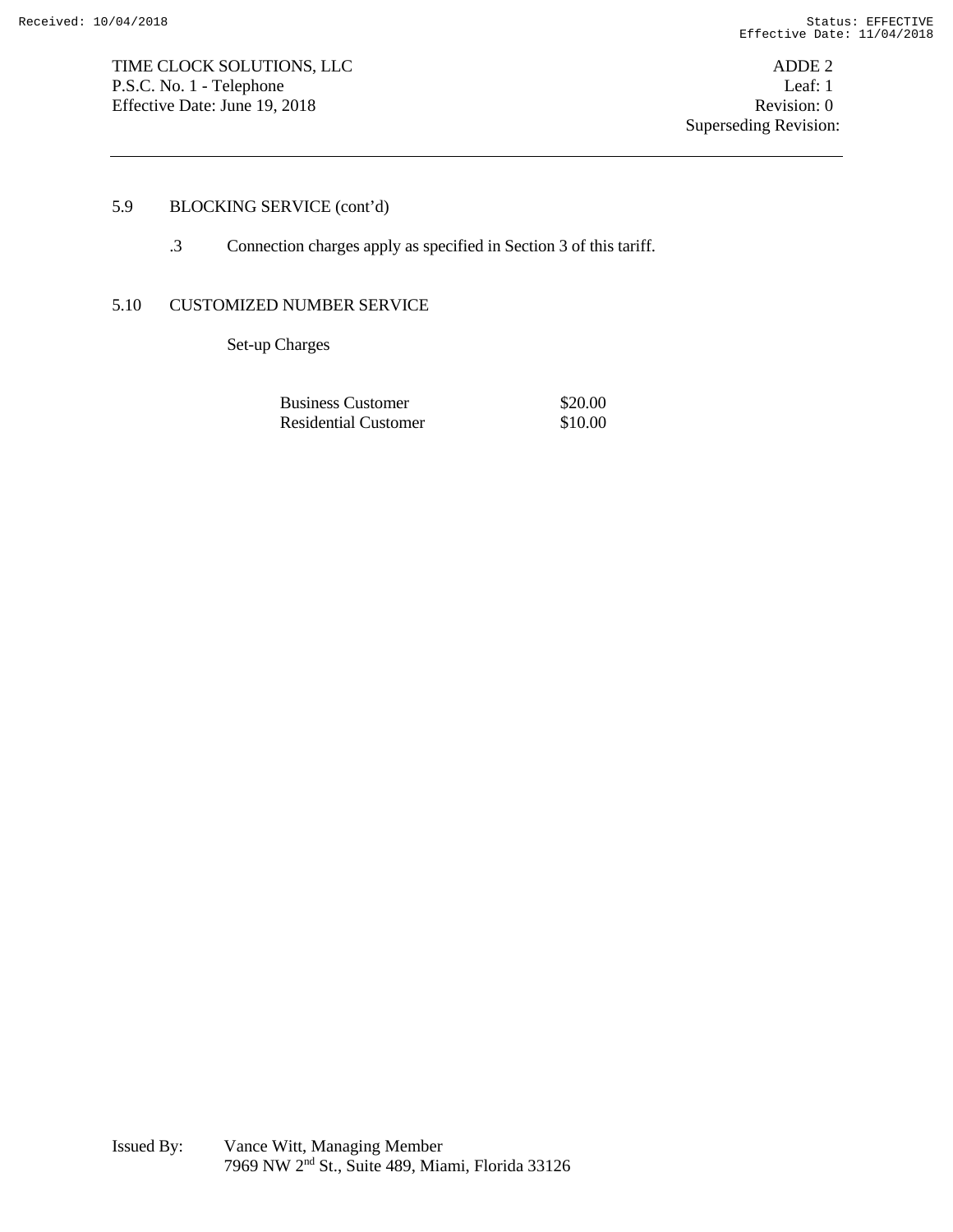# Section 6 - RESIDENTIAL NETWORK SWITCHED SERVICES 6.2.1 Flat Rate Service Nonrecurring Connection Charge: \$45.00 Monthly Recurring Charges: - Each Service Line  $$20.00$ - Voice Mail Option, per line \$10.00 Custom Calling Features (per line, per month) - Three Way Calling/Call Hold \$4.00 - Call Forwarding \$4.00 - Call Waiting/Cancel Call Waiting  $$4.00$  - Distinctive Ringing 1st Additional Number  $\qquad 1$  \$4.00 2nd Additional Number  $$4.00$ - Regular Multiline Hunting \$4.00 - Speed Calling 8 Number List \$4.00 30 Number List \$6.00 - Package of 3 features \$11.00 - Package of 6 features \$21.00 - Package of 9 features \$24.00 CLASS Features (per line, per month)  $-Sal <sub>1</sub>$   $\sim$   $\frac{88.00}{58.00}$ - Automatic Redial  $$5.00$ - Automatic Recall  $$5.00$  - Customer Originate Trace (per use) \$7.00 - Package of 3 features \$11.00 - Package of 6 features \$21.00 - Package of 9 features \$24.00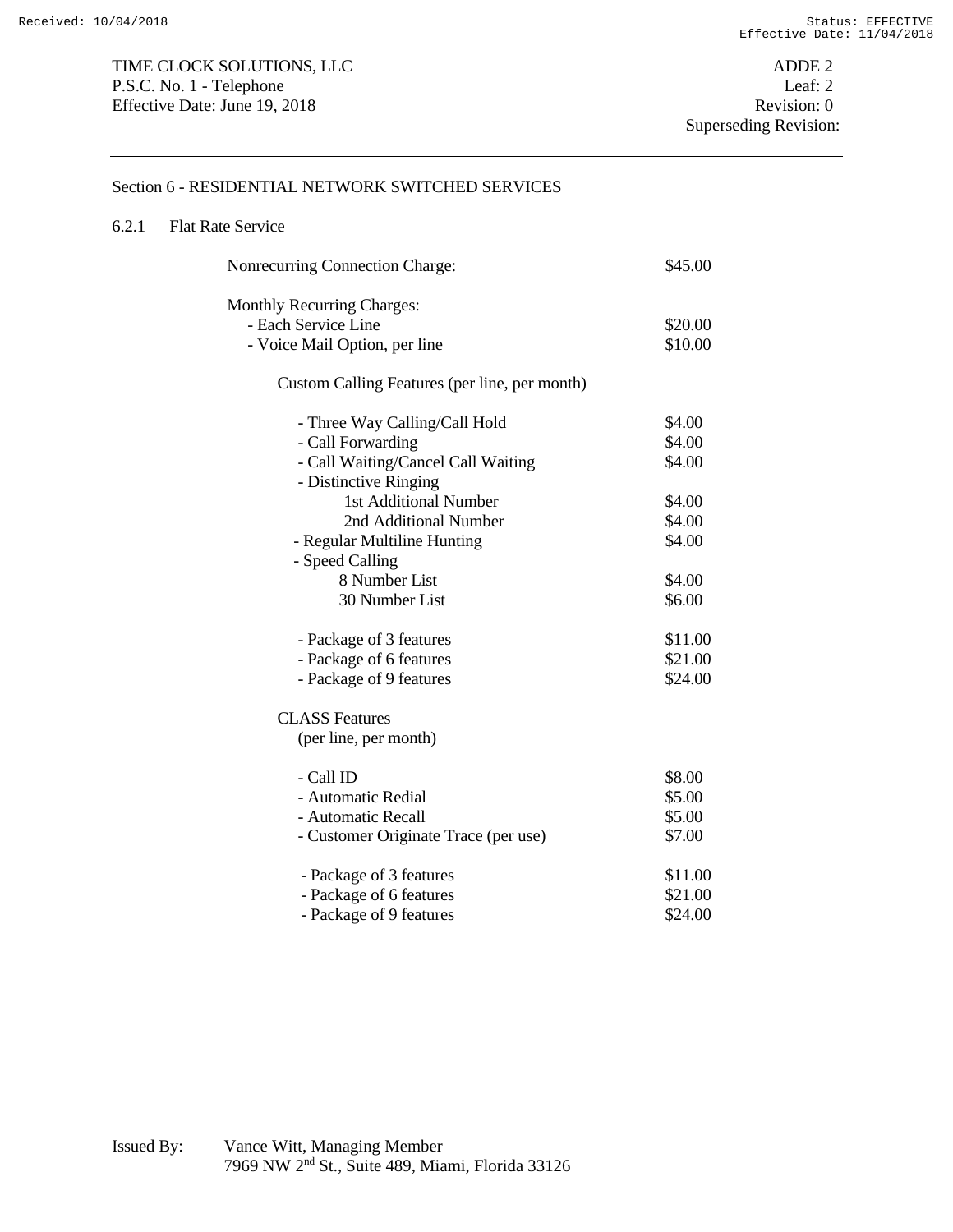## Section 6 - RESIDENTIAL NETWORK SWITCHED SERVICES (cont'd)

# 6.2.2 Message Rate Service

| Nonrecurring Connection Charge:               | \$45.00 |
|-----------------------------------------------|---------|
| Monthly Recurring Charges:                    |         |
| - Each Base Service Line                      | \$20.00 |
| - Voice Mail Option, per line                 | \$10.00 |
| Custom Calling Features (per line, per month) |         |
| - Three Way Calling/Call Hold                 | \$4.00  |
| - Call Forwarding                             | \$4.00  |
| - Call Waiting/Cancel Call Waiting            | \$4.00  |
| - Distinctive Ringing                         |         |
| 1st Additional Number                         | \$4.00  |
| 2nd Additional Number                         | \$4.00  |
| - Regular Multiline Hunting                   | \$4.00  |
| - Speed Calling                               |         |
| 8 Number List                                 | \$4.00  |
| 30 Number List                                | \$6.00  |
| - Package of 3 features                       | \$11.00 |
| - Package of 6 features                       | \$21.00 |
| - Package of 9 features                       | \$24.00 |
| <b>CLASS Features</b>                         |         |
| (per line, per month)                         |         |
| - Call ID                                     | \$8.00  |
| - Automatic Redial                            | \$5.00  |
| - Automatic Recall                            | \$5.00  |
| - Customer Originate Trace (per use)          | \$7.00  |
| - Package of 3 features                       | \$11.00 |
| - Package of 6 features                       | \$21.00 |
| - Package of 9 features                       | \$24.00 |
| <b>Message Usage Charges</b>                  |         |
| Per Message                                   | \$.10   |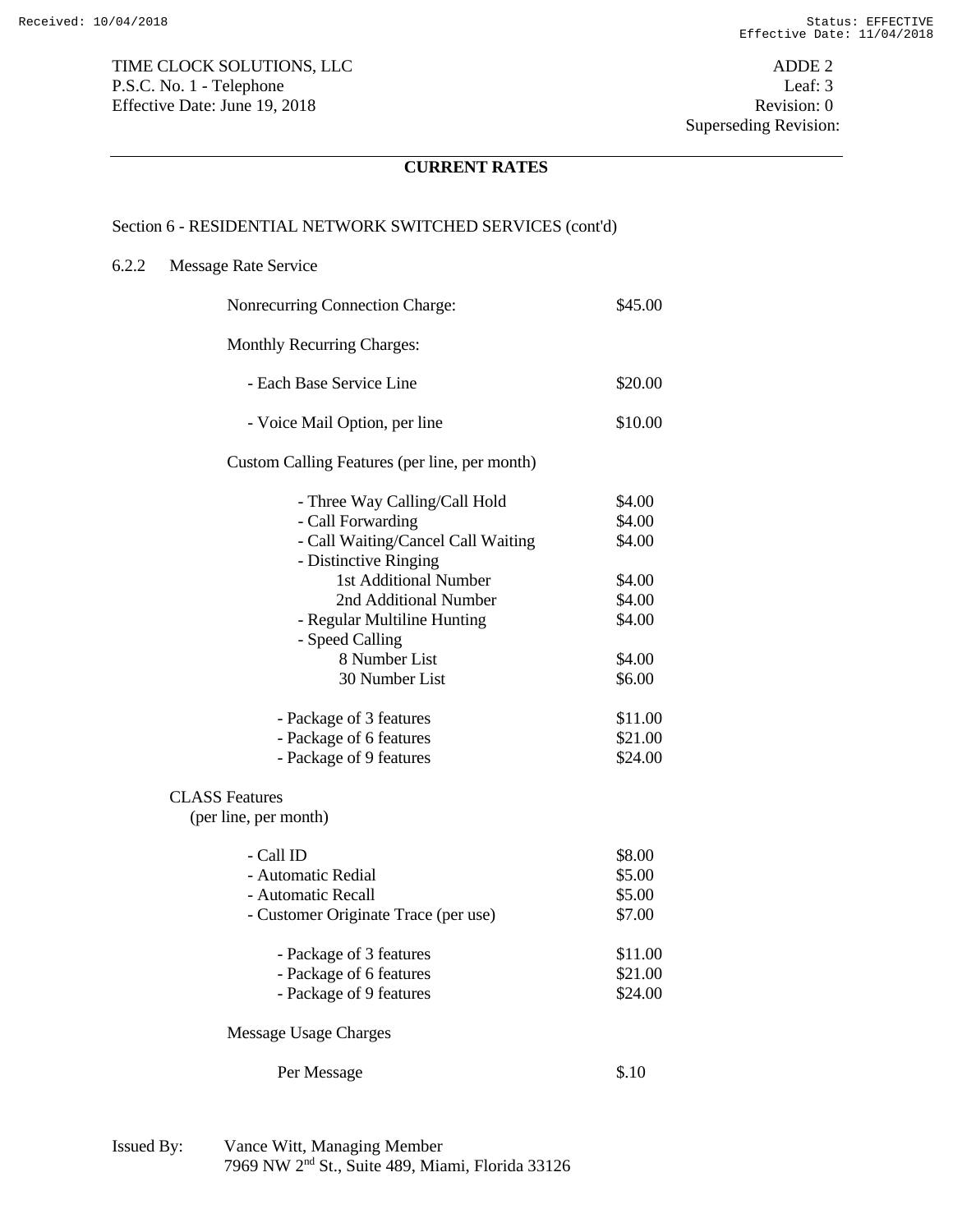Superseding Revision:

# **CURRENT RATES**

# Section 6 - RESIDENTIAL NETWORK SWITCHED SERVICES (cont'd)

# 6.2.3 Key Residential Line Service

.2 Flat Rate Key Residential Line Service

| Nonrecurring Connection Charge:      | \$45.00 |
|--------------------------------------|---------|
| Monthly Recurring Charges:           |         |
| - Each Service Line                  | \$20.00 |
| - Voice Mail Option, per line        | \$10.00 |
| <b>Custom Calling Features</b>       |         |
| (per line, per month)                |         |
| - Three Way Calling/Call Hold        | \$4.00  |
| - Call Forwarding                    | \$4.00  |
| - Call Waiting/Cancel Call Waiting   | \$4.00  |
| - Distinctive Ringing                |         |
| 1st Additional Number                | \$4.00  |
| 2nd Additional Number                | \$4.00  |
| - Regular Multiline Hunting          | \$4.00  |
| - Speed Calling                      |         |
| 8 Number List                        | \$4.00  |
| 30 Number List                       | \$6.00  |
| - Package of 3 features              | \$11.00 |
| - Package of 6 features              | \$21.00 |
| - Package of 9 features              | \$24.00 |
| <b>CLASS Features</b>                |         |
| (per line, per month)                |         |
| - Call ID                            | \$8.00  |
| - Automatic Redial                   | \$5.00  |
| - Automatic Recall                   | \$5.00  |
| - Customer Originate Trace (per use) | \$7.00  |
| - Package of 3 features              | \$14.00 |
| - Package of 6 features              | \$20.00 |
| - Package of 9 features              | \$24.00 |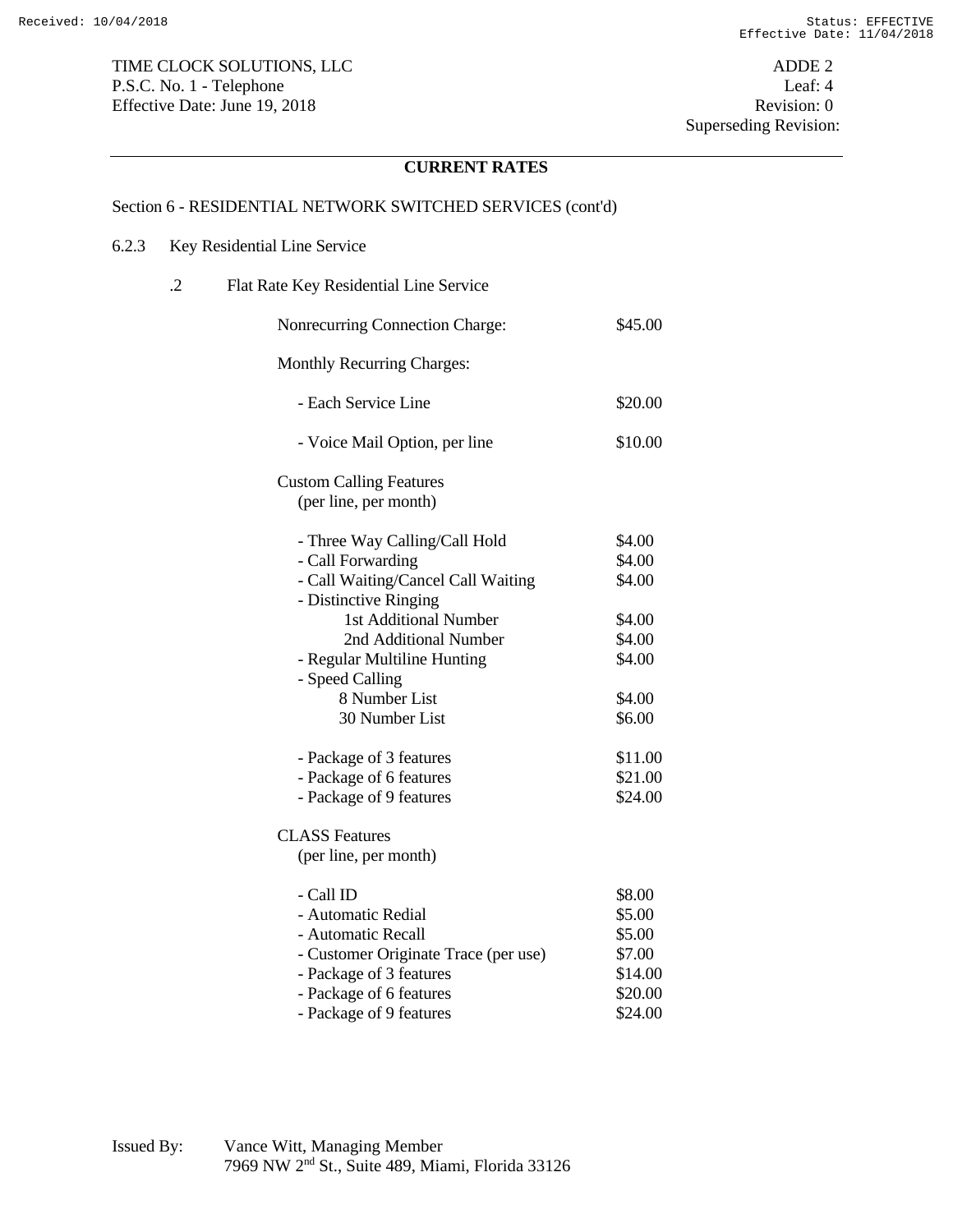Nonrecurring Connection Charge: \$45.00

#### Section 6 - RESIDENTIAL NETWORK SWITCHED SERVICES (cont'd)

#### 6.2.3 Key Residential Line Service (cont'd)

#### 3. Message Rate Key Residential Line Service

| <b>Monthly Recurring Charges:</b>              |         |
|------------------------------------------------|---------|
| - Each Base Service Line                       | \$20.00 |
| - Voice Mail Option, per line                  | \$10.00 |
| Custom Calling Features: (per line, per month) |         |
| - Three Way Calling/Call Hold                  | \$4.00  |
| - Call Forwarding                              | \$4.00  |
| - Call Waiting/Cancel Call Waiting             | \$4.00  |
| - Distinctive Ringing                          |         |
| 1st Additional Number                          | \$4.00  |
| 2nd Additional Number                          | \$4.00  |
| - Regular Multiline Hunting                    | \$4.00  |
| - Speed Calling                                |         |
| 8 Number List                                  | \$4.00  |
| 30 Number List                                 | \$6.00  |
| - Package of 3 features                        | \$11.00 |

- Package of 9 features \$24.00

CLASS Features (per line, per month)

| - Call ID                            | \$8.00  |
|--------------------------------------|---------|
| - Automatic Redial                   | \$5.00  |
| - Automatic Recall                   | \$5.00  |
| - Customer Originate Trace (per use) | \$7.00  |
| - Package of 3 features              | \$11.00 |
| - Package of 6 features              | \$21.00 |
| - Package of 9 features              | \$24.00 |

- Package of 6 features \$21.00

Message Usage Charges

Per Message  $\$$ .10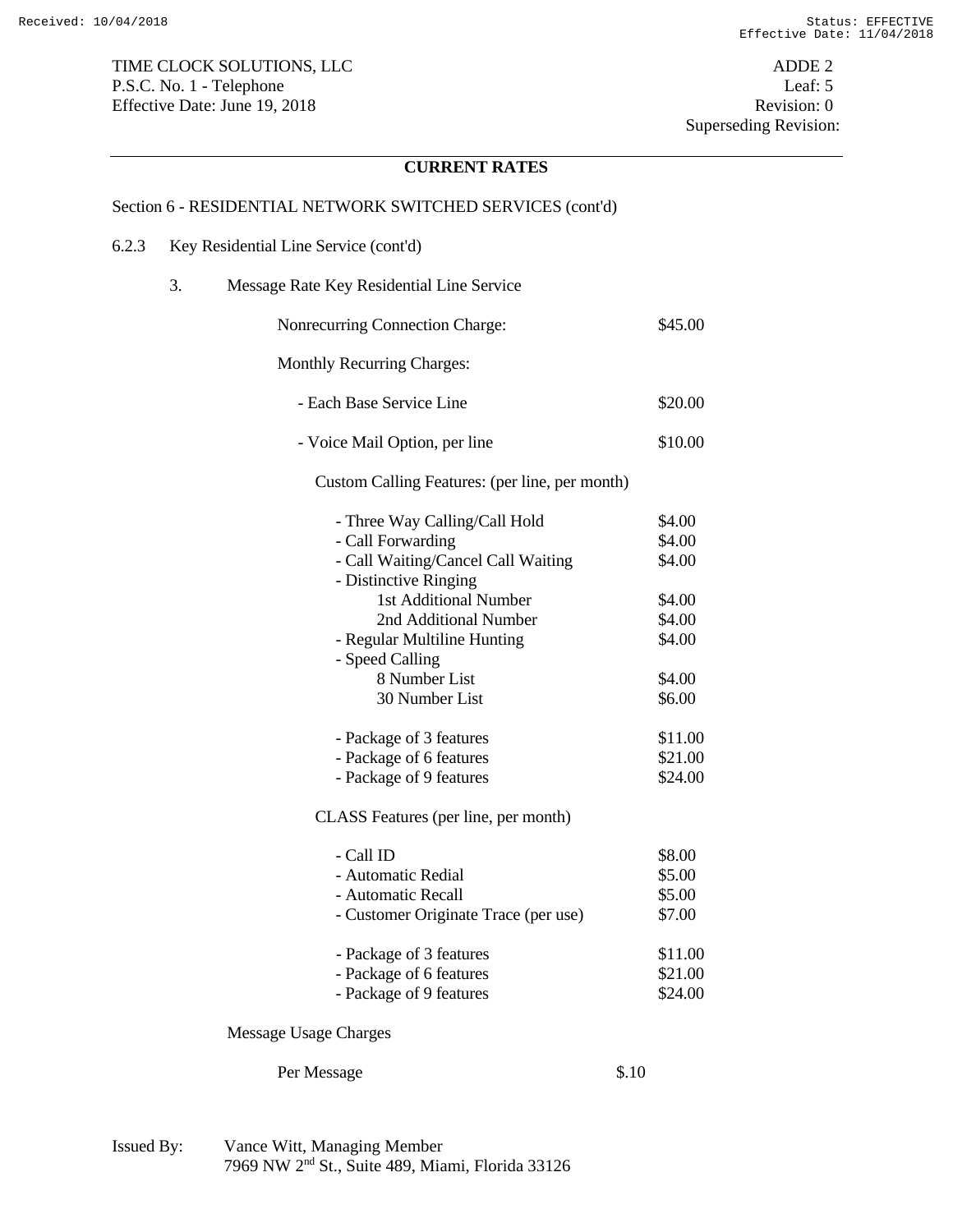### Section 7 - BUSINESS NETWORK SWITCHED SERVICES

| 7.2.1 | <b>Basic Business Line Service</b> |                                                                                                                         |                                      |  |
|-------|------------------------------------|-------------------------------------------------------------------------------------------------------------------------|--------------------------------------|--|
|       |                                    | <b>Flat Rate Basic Business Line Service</b>                                                                            | \$25.00                              |  |
|       | 2.                                 | Message Rate Basic Business Line Service                                                                                |                                      |  |
|       |                                    | Nonrecurring Connection Charge:                                                                                         | \$106.05                             |  |
|       |                                    | <b>Monthly Recurring Charges:</b>                                                                                       |                                      |  |
|       |                                    | - Each Base Service Line<br>- Voice Mail Option, per line                                                               | \$25.00<br>\$9.00                    |  |
|       |                                    | Custom Calling Features: (per line, per month)                                                                          |                                      |  |
|       |                                    | - Three Way Calling/Call Hold<br>- Call Forwarding<br>- Call Waiting/Cancel Call Waiting<br>- Distinctive Ringing       | \$6.25<br>\$6.25<br>\$11.70          |  |
|       |                                    | 1st Additional Number<br>2nd Additional Number<br>- Regular Multiline Hunting                                           | \$7.50<br>\$10.90<br>\$8.00          |  |
|       |                                    | - Speed Calling<br>8 Number List<br>30 Number List                                                                      | \$6.25<br>\$10.40                    |  |
|       |                                    | - Business Line Package of 3 features<br>- Business Line Package of 6 features<br>- Business Line Package of 9 features | \$12.45<br>\$18.70<br>\$23.05        |  |
|       | 3.                                 | CLASS Features (per line, per month)                                                                                    |                                      |  |
|       |                                    | - Caller ID with Name<br>- Automatic Redial<br>- Automatic Recall<br>- Customer Originate Trace (per use)               | \$9.50<br>\$4.50<br>\$4.50<br>\$2.50 |  |
|       |                                    | - Business Line Package of 3 features<br>- Business Line Package of 6 features<br>- Business Line Package of 9 features | \$12.45<br>\$18.70<br>\$23.05        |  |
|       | 4.                                 | Message Usage Charges                                                                                                   |                                      |  |

Per Message  $$0.15$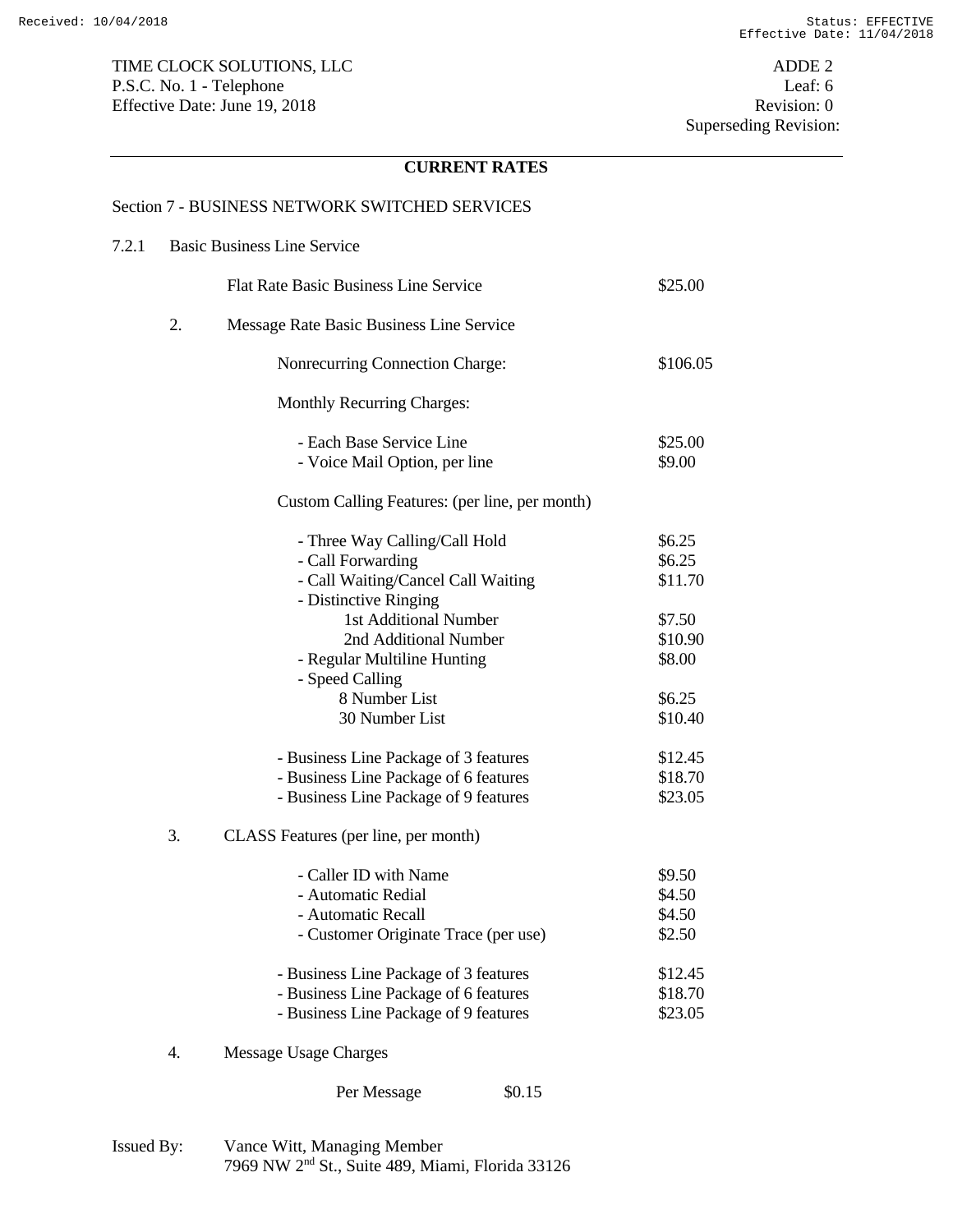# Section 7 - BUSINESS NETWORK SWITCHED SERVICES

# 7.2.2 Business Key System Line Service

| Nonrecurring Connection Charge:                 | \$10.00 |
|-------------------------------------------------|---------|
| <b>Monthly Recurring Charges:</b>               |         |
| - Message Rate Business Key                     | \$16.23 |
| - Voice Mail Option, per line                   | \$9.00  |
| - Custom Calling Features (per line, per month) |         |
| - Three Way Calling/Call Hold                   | \$6.25  |
| - Call Forwarding                               | \$6.25  |
| <b>Busy Line</b>                                | \$3.30  |
| Don't Answer                                    | \$3.00  |
| Busy Line/Don't Answer                          | \$4.75  |
| - Call Waiting/Cancel Call Waiting              | \$11.70 |
| - Distinctive Ringing                           |         |
| 1st Additional Number                           | \$7.50  |
| 2nd Additional Number                           | \$10.90 |
| - Regular Multiline Hunting                     | \$8.00  |
| - Speed Calling                                 |         |
| 8 Number List                                   | \$6.25  |
| 30 Number List                                  | \$10.40 |
| - Business Line Package of 3 features           | \$12.45 |
| - Business Line Package of 6 features           | \$18.70 |
| - Business Line Package of 9 features           | \$23.05 |
| - CLASS Features (per line, per month)          |         |
| - Caller ID with Name                           | \$9.50  |
| - Automatic Redial                              | \$4.50  |
| - Automatic Recall                              | \$4.50  |
| - Customer Originate Trace (per use)            | \$2.50  |
| - Business Line Package of 3 features           | \$12.45 |
| - Business Line Package of 6 features           | \$18.70 |
| - Business Line Package of 9 features           | \$23.05 |
| Message Usage Charges                           |         |

| Per Message | \$0.15 |  |
|-------------|--------|--|
|-------------|--------|--|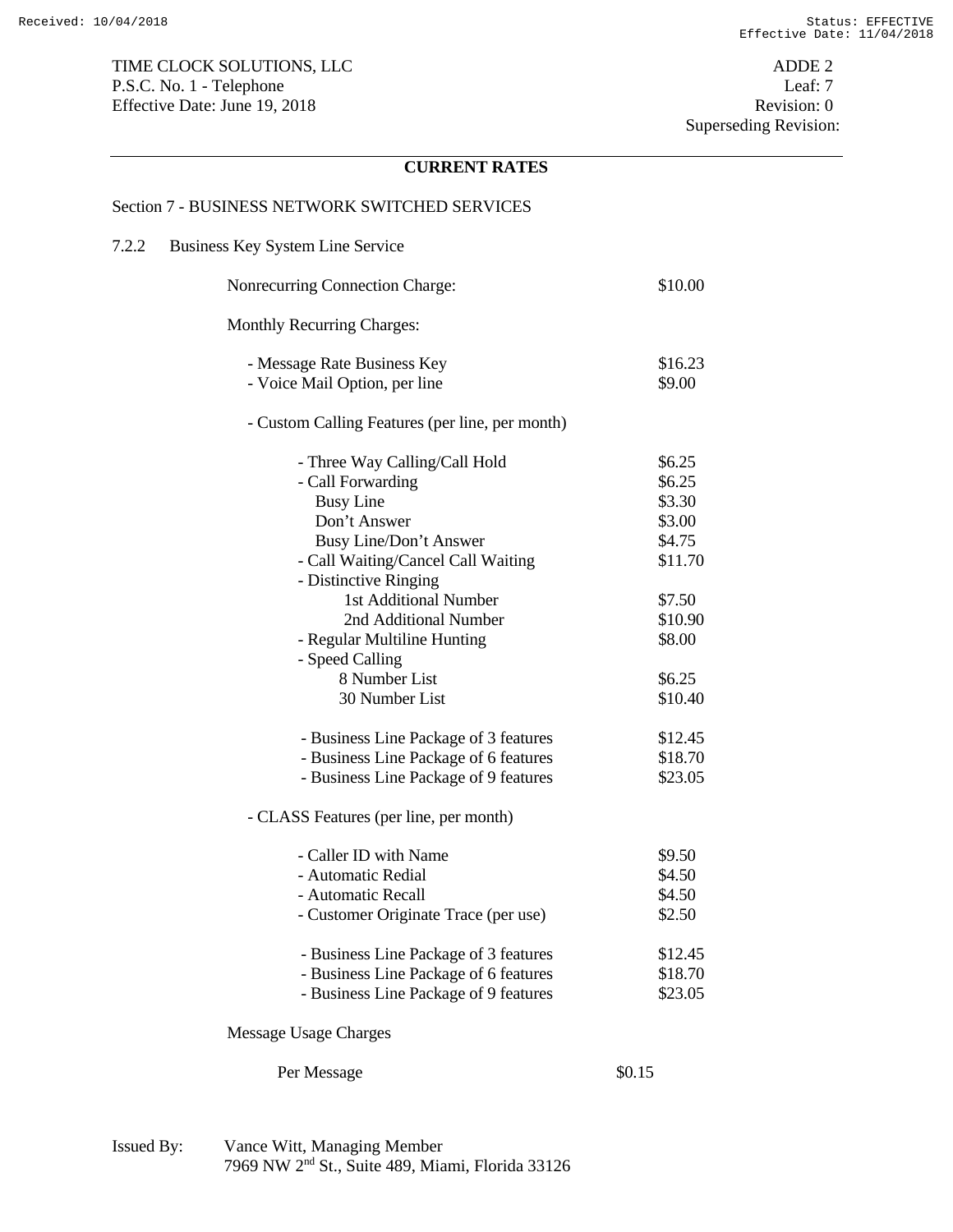TIME CLOCK SOLUTIONS, LLC<br>
P.S.C. No. 1 - Telephone Leaf: 8 P.S.C. No. 1 - Telephone Leaf: 8<br>Effective Date: June 19, 2018 Revision: 0 Effective Date: June 19, 2018

# **CURRENT RATES**

### Section 7 - BUSINESS NETWORK SWITCHED SERVICES

## 7.2.3 PBX Trunk Service

| 2. | Flat Rate Analog PBX Trunks                                                                     |                               |
|----|-------------------------------------------------------------------------------------------------|-------------------------------|
|    | <b>Monthly Recurring Charges:</b>                                                               | \$106.05                      |
|    | <b>Terminal Numbers:</b>                                                                        |                               |
|    | 1-10 lines in terminal group<br>11-20 lines in terminal group<br>$21 +$ lines in terminal group | \$10.00<br>\$20.00<br>\$25.00 |
| 3. | Message Rate Analog PBX Trunks                                                                  |                               |
|    | Nonrecurring Connection Charge:                                                                 | \$106.05                      |
|    | <b>Monthly Recurring Charges:</b>                                                               |                               |
|    | - Each Trunk                                                                                    | \$16.23                       |
|    | <b>Terminal Numbers:</b>                                                                        |                               |
|    | 1-10 lines in terminal group<br>11-20 lines in terminal group<br>$21 +$ lines in terminal group | \$10.00<br>\$20.00<br>\$25.00 |
|    | Message Usage Charges                                                                           |                               |
|    | - Per Message Charge                                                                            | \$0.15                        |

Issued By: Vance Witt, Managing Member 7969 NW 2nd St., Suite 489, Miami, Florida 33126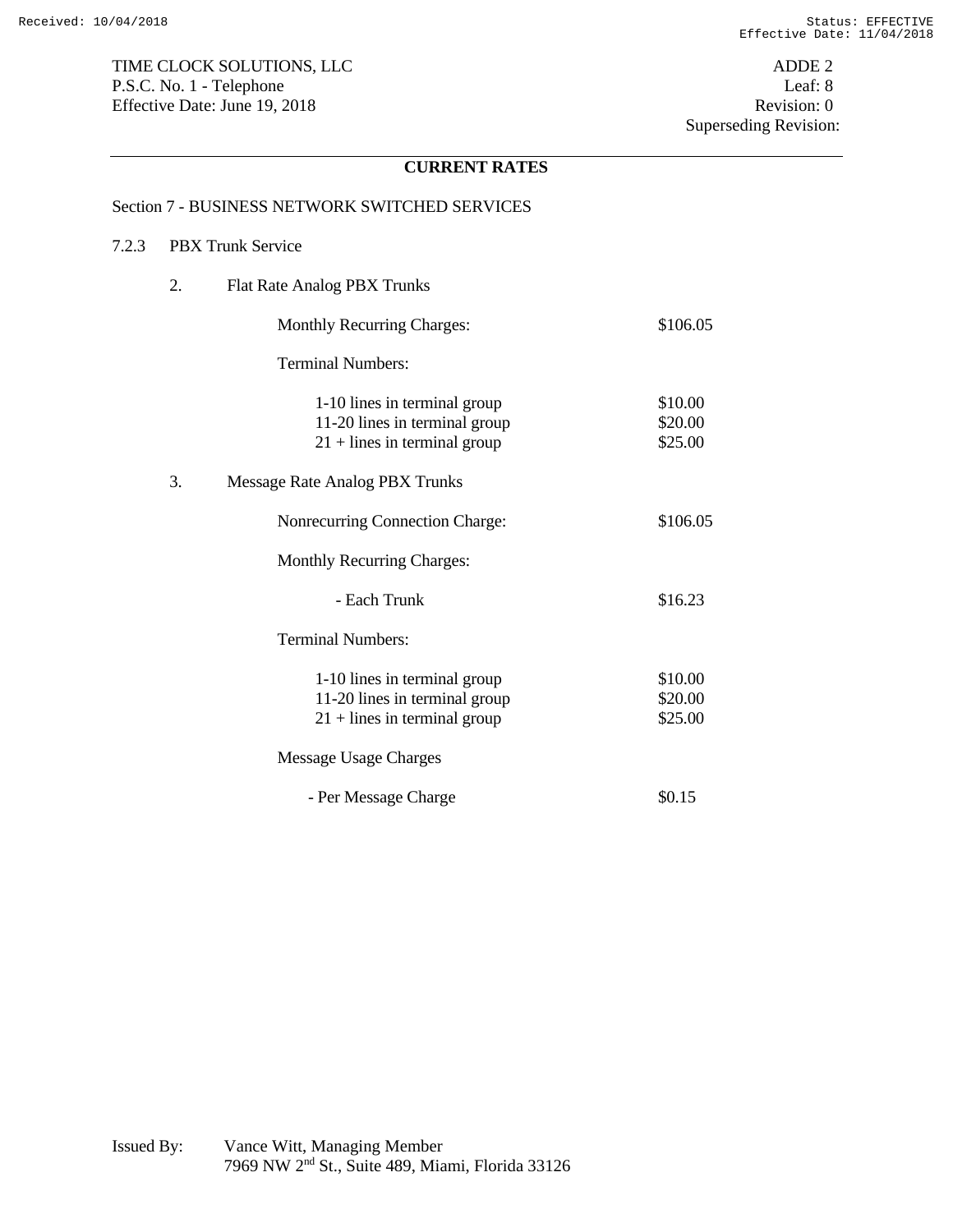# Section 7 - BUSINESS NETWORK SWITCHED SERVICES

# 7.2.3 PBX Trunk Service (cont'd)

| 4. | <b>Analog DID Trunks</b>                                                                |                               |
|----|-----------------------------------------------------------------------------------------|-------------------------------|
|    | Nonrecurring Connection Charge                                                          | \$30.00                       |
|    | <b>Monthly Recurring Charges</b><br>- Each Trunk                                        | \$19.08                       |
|    | <b>DID Station Numbers</b><br>- Each Group of 20<br>- Each Group of 100                 | \$3.64<br>\$18.23             |
| 5. | Digital PBX Trunk Service                                                               |                               |
|    | Nonrecurring Connection Charge:                                                         | \$271.59                      |
|    | <b>Monthly Recurring Charges:</b>                                                       |                               |
|    | Message Rate:<br>- Facility<br>- Per Active Channel (DID)<br>- Per Active Channel (DOD) | \$56.17<br>\$38.16<br>\$38.16 |
|    | Message Usage Charges                                                                   |                               |

- Per Message Charge  $\$0.15$